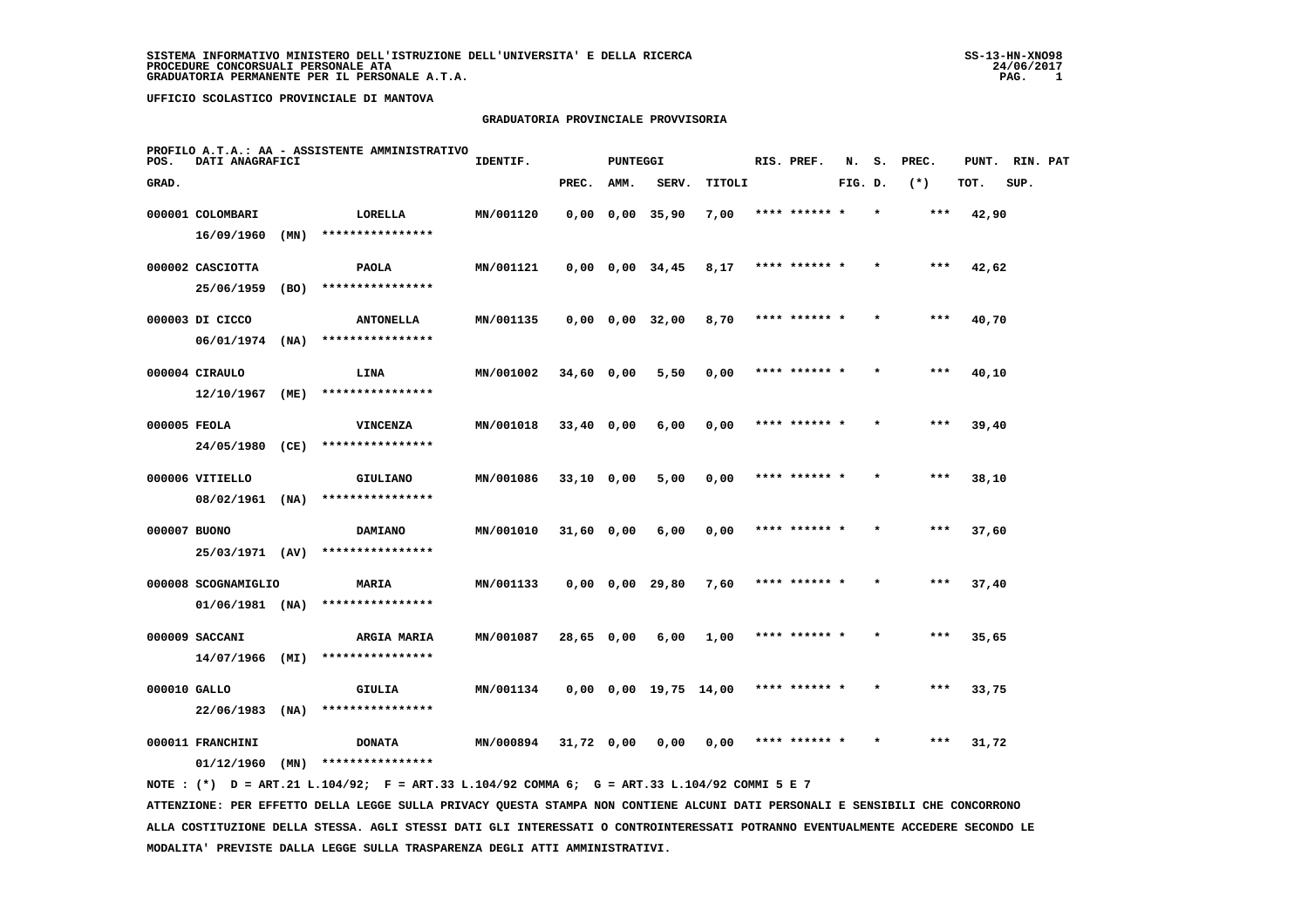# **GRADUATORIA PROVINCIALE PROVVISORIA**

| POS.         | DATI ANAGRAFICI  |      | PROFILO A.T.A.: AA - ASSISTENTE AMMINISTRATIVO                                              | IDENTIF.  |              | PUNTEGGI |                               |        | RIS. PREF.    |         |         | N. S. PREC. | PUNT. RIN. PAT |      |  |
|--------------|------------------|------|---------------------------------------------------------------------------------------------|-----------|--------------|----------|-------------------------------|--------|---------------|---------|---------|-------------|----------------|------|--|
| GRAD.        |                  |      |                                                                                             |           | PREC.        | AMM.     | SERV.                         | TITOLI |               | FIG. D. |         | $(*)$       | TOT.           | SUP. |  |
| 000012 GIOIA |                  |      | <b>RAIMONDO</b>                                                                             | MN/001101 | 24,94 0,00   |          | 6,00                          | 0,00   | **** ****** * |         | $\star$ | ***         | 30,94          |      |  |
|              | 04/03/1978       | (AG) | ****************                                                                            |           |              |          |                               |        |               |         |         |             |                |      |  |
| 000013 SANTI |                  |      | ALDA                                                                                        | MN/001128 |              |          | $0,00$ $0,00$ $13,50$ $13,17$ |        | **** ****** * |         | $\star$ | $***$       | 26,67          |      |  |
|              | 07/09/1970       | (PG) | ****************                                                                            |           |              |          |                               |        |               |         |         |             |                |      |  |
|              | 000014 TOSCANO   |      | CLAUDIA                                                                                     | MN/001118 |              |          | $0,00$ $0,00$ $12,50$ $13,00$ |        | **** ****** * |         | $\star$ | $***$       | 25,50          |      |  |
|              | 30/09/1979       | (RC) | ****************                                                                            |           |              |          |                               |        |               |         |         |             |                |      |  |
| 000015 PACE  |                  |      | <b>GIOVANNA</b>                                                                             | MN/000503 | $24,12$ 0,00 |          | 0,00                          | 0.00   | **** ****** * |         | $\star$ | $***$       | 24,12          |      |  |
|              | 31/03/1968       | (TO) | ****************                                                                            |           |              |          |                               |        |               |         |         |             |                |      |  |
|              | 000016 GIOVENALI |      | <b>ALESSANDRA</b>                                                                           | MN/000760 | $22,27$ 0,00 |          | 0,00                          | 0,00   | **** ****** * |         | $\star$ | $***$       | 22,27          |      |  |
|              | 03/09/1973       | (MN) | ****************                                                                            |           |              |          |                               |        |               |         |         |             |                |      |  |
|              |                  |      | NOTE: (*) D = ART.21 L.104/92; F = ART.33 L.104/92 COMMA 6; G = ART.33 L.104/92 COMMI 5 E 7 |           |              |          |                               |        |               |         |         |             |                |      |  |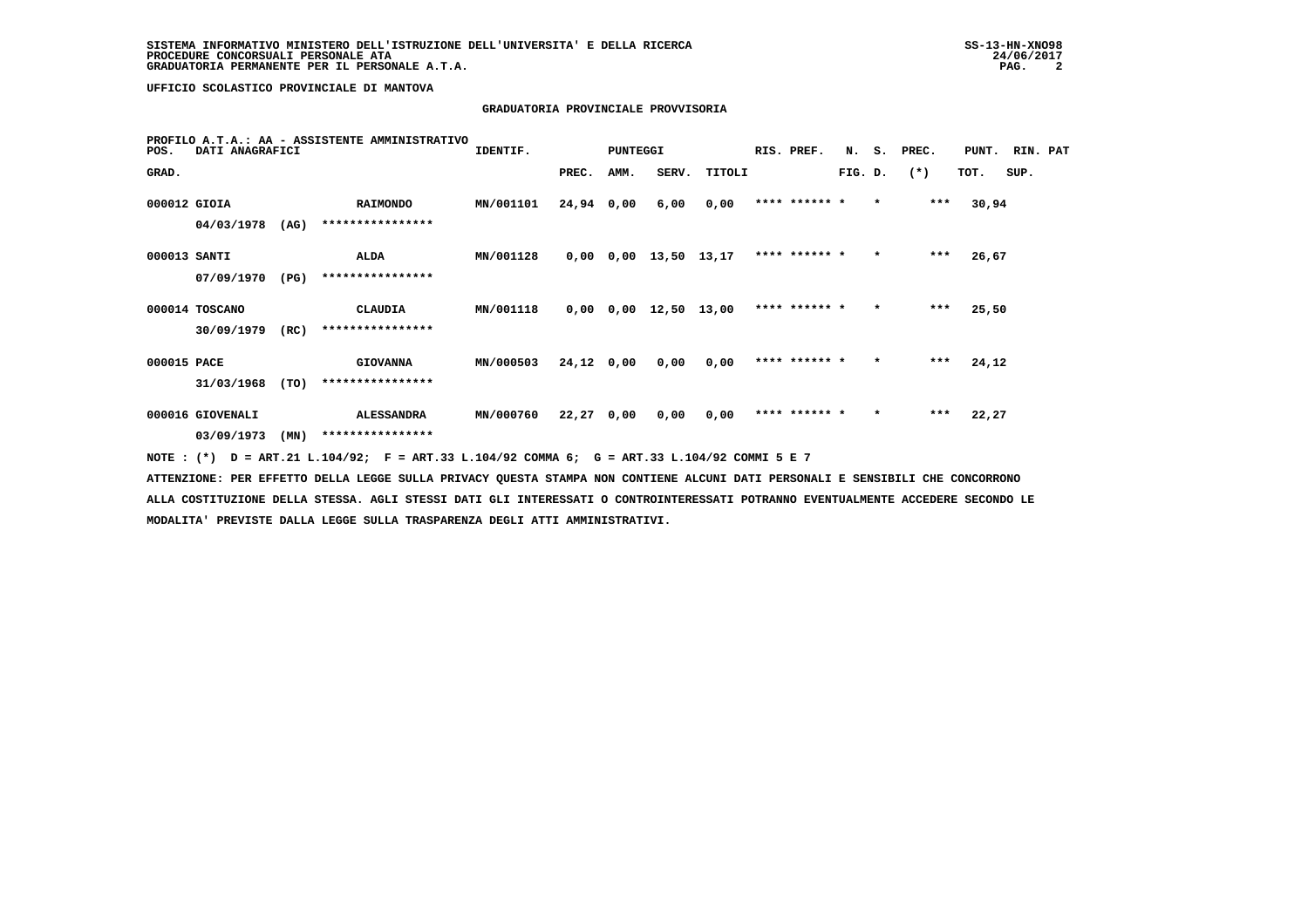# **GRADUATORIA PROVINCIALE PROVVISORIA**

| POS.  | DATI ANAGRAFICI |      | PROFILO A.T.A.: AT - ASSISTENTE TECNICO                                                     | IDENTIF.                                      |            | PUNTEGGI |                       |        | RIS. PREF.    | N.      |         | S. PREC. | PUNT. RIN. PAT |      |  |
|-------|-----------------|------|---------------------------------------------------------------------------------------------|-----------------------------------------------|------------|----------|-----------------------|--------|---------------|---------|---------|----------|----------------|------|--|
| GRAD. |                 |      |                                                                                             |                                               | PREC.      | AMM.     | SERV.                 | TITOLI |               | FIG. D. |         | $(*)$    | TOT.           | SUP. |  |
|       | 000001 GALEOTA  |      | <b>DOMENICA</b>                                                                             | MN/001080                                     | 23,50 0,00 |          | 5,00                  | 0.00   | **** ****** * |         | $\star$ | ***      | 28,50          |      |  |
|       | 21/08/1986      | (AV) | ****************                                                                            | AREE DI LABORATORIO POSSEDUTE: AR20           |            |          |                       |        |               |         |         |          |                |      |  |
|       | 000002 FERLITO  |      | LAURA                                                                                       | MN/001140                                     |            |          | 0,00 0,00 15,00 10,80 |        | **** ****** * |         | $\star$ | ***      | 25,80          |      |  |
|       | 06/02/1979      | (TP) | ****************                                                                            | AREE DI LABORATORIO POSSEDUTE: AR02 AR08      |            |          |                       |        |               |         |         |          |                |      |  |
|       | 000003 SARTOR   |      | FABRIZIO                                                                                    | MN/000637                                     | 22,57 0,00 |          | 0,00                  | 0,00   | **** ****** * |         | $\star$ | ***      | 22,57          |      |  |
|       | 21/07/1962      | (TO) | ****************                                                                            | AREE DI LABORATORIO POSSEDUTE: AR23 AR28 AR38 |            |          |                       |        |               |         |         |          |                |      |  |
|       |                 |      | NOTE: (*) D = ART.21 L.104/92; F = ART.33 L.104/92 COMMA 6; G = ART.33 L.104/92 COMMI 5 E 7 |                                               |            |          |                       |        |               |         |         |          |                |      |  |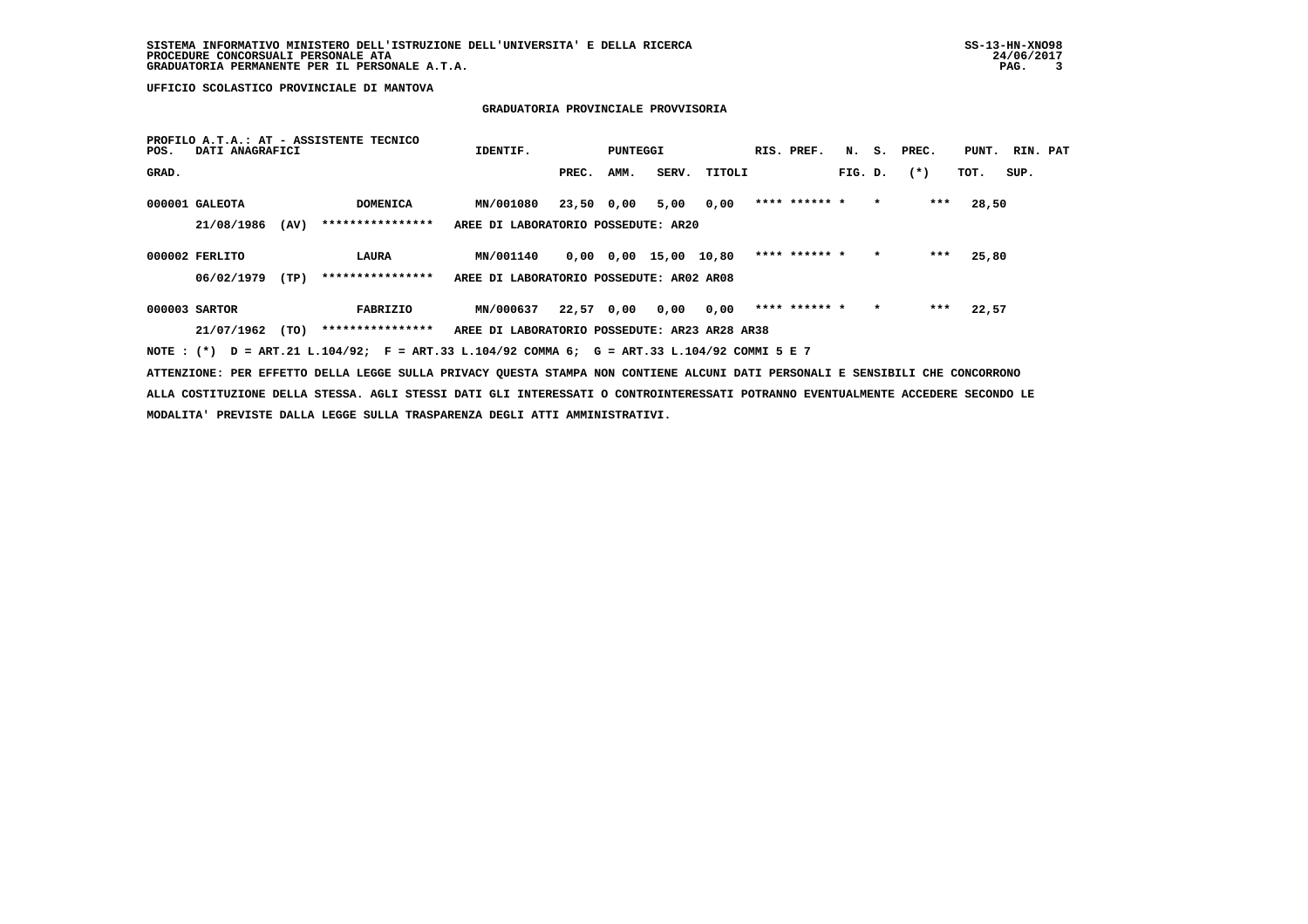## **GRADUATORIA PROVINCIALE PROVVISORIA**

| POS.  | DATI ANAGRAFICI   |      | PROFILO A.T.A.: CS - COLLABORATORE SCOLASTICO | IDENTIF.  |              | <b>PUNTEGGI</b> |       |        | RIS. PREF.    | N.      | s. | PREC. | PUNT. | RIN. PAT |  |
|-------|-------------------|------|-----------------------------------------------|-----------|--------------|-----------------|-------|--------|---------------|---------|----|-------|-------|----------|--|
| GRAD. |                   |      |                                               |           | PREC.        | AMM.            | SERV. | TITOLI |               | FIG. D. |    | $(*)$ | TOT.  | SUP.     |  |
|       | 000001 NUCITO     |      | <b>ROBERTO</b>                                | MN/000913 | $30,40$ 0,00 |                 | 6,00  | 0,00   | **** ****** * |         |    | ***   | 36,40 |          |  |
|       | 21/05/1964 (CS)   |      | ****************                              |           |              |                 |       |        |               |         |    |       |       |          |  |
|       | 000002 SANDRINI   |      | <b>GIANCARLO</b>                              | MN/000952 | $30,60$ 0,00 |                 | 5,00  | 0,00   | **** ****** * |         |    | ***   | 35,60 |          |  |
|       | 11/08/1958        | (MN) | ****************                              |           |              |                 |       |        |               |         |    |       |       |          |  |
|       | 000003 BENEDINI   |      | <b>CRISTINA</b>                               | MN/000945 | 29,20 0,00   |                 | 6,00  | 0,00   | **** ****** * |         |    | $***$ | 35,20 |          |  |
|       | 16/01/1966        | (MN) | ****************                              |           |              |                 |       |        |               |         |    |       |       |          |  |
|       | 000004 FAGGIONATO |      | <b>DEBORA</b>                                 | MN/000948 | $29,50$ 0,00 |                 | 5,50  | 0,00   | **** ****** * |         |    | $***$ | 35,00 |          |  |
|       | 17/08/1974        | (MN) | ****************                              |           |              |                 |       |        |               |         |    |       |       |          |  |
|       | 000005 LA MARCA   |      | <b>CARMELA</b>                                | MN/000949 | 28,65 0,00   |                 | 6,00  | 0,00   | **** ****** * |         |    | $***$ | 34,65 |          |  |
|       | 27/08/1966        | (MA) | ****************                              |           |              |                 |       |        |               |         |    |       |       |          |  |
|       | 000006 DAINOTTO   |      | <b>FRANCESCA</b>                              | MN/000784 | 28,00 0,00   |                 | 6,00  | 0,00   | **** ****** * |         |    | $***$ | 34,00 |          |  |
|       | $30/01/1978$ (AG) |      | ****************                              |           |              |                 |       |        |               |         |    |       |       |          |  |
|       | 000007 IANNICELLI |      | <b>DOMENICO</b>                               | MN/001089 | $27,25$ 0,00 |                 | 6,00  | 0,00   | **** ****** * |         |    | ***   | 33,25 |          |  |
|       | 06/06/1987        | (AV) | ****************                              |           |              |                 |       |        |               |         |    |       |       |          |  |
|       | 000008 MARANO     |      | <b>ANTONIO</b>                                | MN/000965 | 28,55 0,00   |                 | 4,50  | 0,00   | **** ******   |         |    | ***   | 33,05 |          |  |
|       | 04/08/1980        | (CS) | ****************                              |           |              |                 |       |        |               |         |    |       |       |          |  |
|       | 000009 PROCOPIO   |      | <b>MARGHERITA</b>                             | MN/000951 | 28,00 0,00   |                 | 5,00  | 0,00   | **** ****** * |         |    | $***$ | 33,00 |          |  |
|       | 19/01/1972        | (KR) | ****************                              |           |              |                 |       |        |               |         |    |       |       |          |  |
|       | 000010 ALLOCCA    |      | CARMELA                                       | MN/000959 | 26,50 0,00   |                 | 6,00  | 0,00   | **** ****** * |         |    | ***   | 32,50 |          |  |
|       | 28/03/1955        | (NA) | ****************                              |           |              |                 |       |        |               |         |    |       |       |          |  |
|       | 000011 CODOGNATO  |      | <b>ALBERTA</b>                                | MN/000766 | 28,00 0,00   |                 | 4,50  | 0,00   |               |         |    | ***   | 32,50 |          |  |
|       | 13/04/1962        | (MN) | ****************                              |           |              |                 |       |        |               |         |    |       |       |          |  |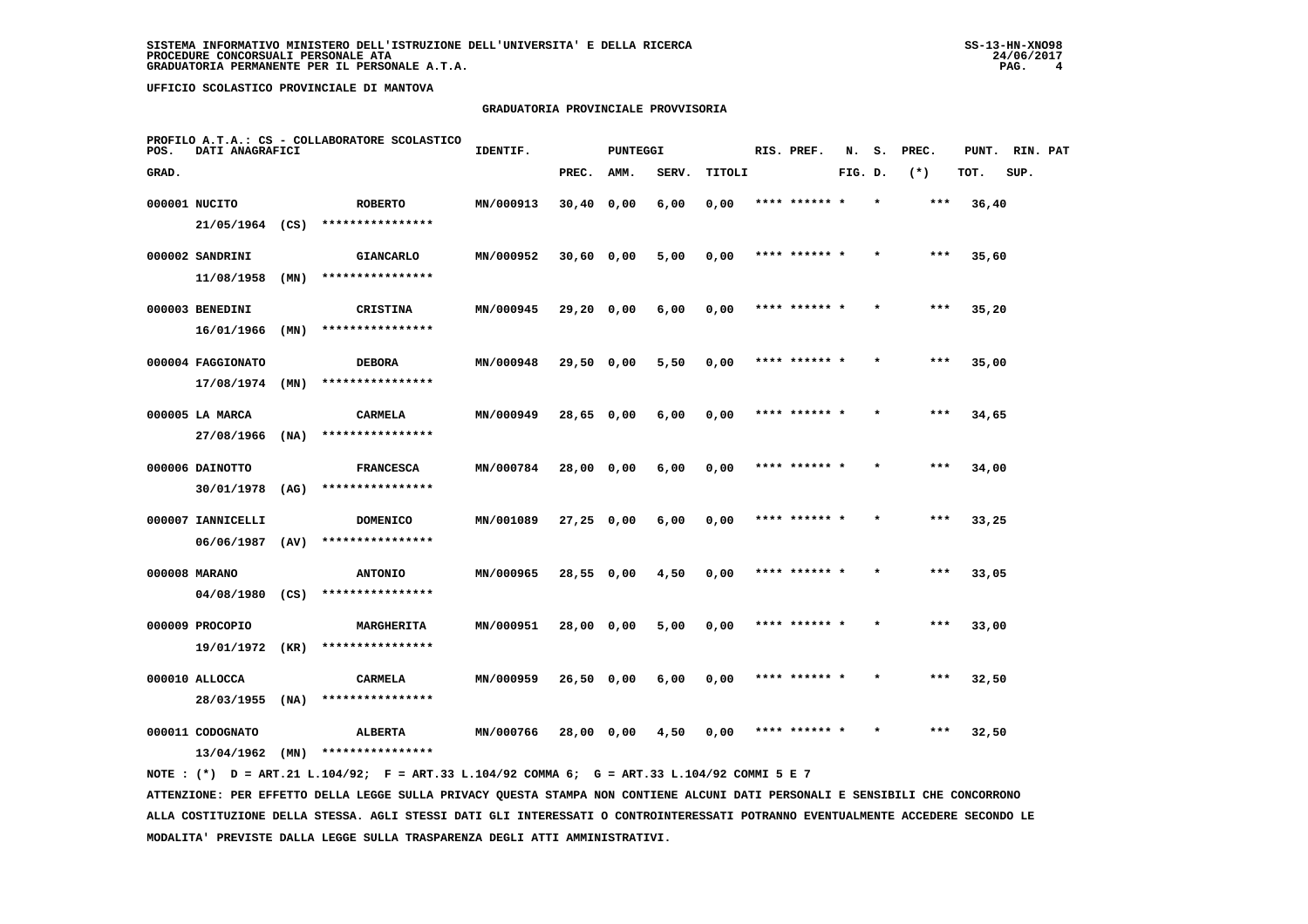#### **GRADUATORIA PROVINCIALE PROVVISORIA**

| POS.        | DATI ANAGRAFICI   |      | PROFILO A.T.A.: CS - COLLABORATORE SCOLASTICO | IDENTIF.  |              | <b>PUNTEGGI</b> |                       |        | RIS. PREF.    | N.      | s.      | PREC. | PUNT. | RIN. PAT |  |
|-------------|-------------------|------|-----------------------------------------------|-----------|--------------|-----------------|-----------------------|--------|---------------|---------|---------|-------|-------|----------|--|
| GRAD.       |                   |      |                                               |           | PREC.        | AMM.            | SERV.                 | TITOLI |               | FIG. D. |         | $(*)$ | TOT.  | SUP.     |  |
|             | 000012 AUZINO     |      | <b>ANTONELLA</b>                              | MN/001130 |              |                 | $0,00$ $0,00$ $29,75$ | 2,50   | **** ****** * |         | $\star$ | ***   | 32,25 |          |  |
|             | 09/10/1958        | (MA) | ****************                              |           |              |                 |                       |        |               |         |         |       |       |          |  |
|             | 000013 CORASINITI |      | <b>TIZIANA</b>                                | MN/000946 | $26,20$ 0,00 |                 | 6,00                  | 0,00   | **** ******   |         |         | ***   | 32,20 |          |  |
|             | 16/02/1983        | (CZ) | ****************                              |           |              |                 |                       |        |               |         |         |       |       |          |  |
|             | 000014 FOLINO     |      | <b>ROSA</b>                                   | MN/000964 | $26,00$ 0,00 |                 | 6,00                  | 0,00   | **** ****** * |         |         | $***$ | 32,00 |          |  |
|             | 28/12/1965 (CZ)   |      | ****************                              |           |              |                 |                       |        |               |         |         |       |       |          |  |
|             | 000015 TROMBETTA  |      | ANNA                                          | MN/000971 | 26,10 0,00   |                 | 5,50                  | 0,00   | **** ****** * |         |         | ***   | 31,60 |          |  |
|             | 17/08/1962        | (PA) | ****************                              |           |              |                 |                       |        |               |         |         |       |       |          |  |
|             | 000016 AWDALLA    |      | <b>EFLIN</b>                                  | MN/000960 | $25,50$ 0,00 |                 | 6,00                  | 0,00   | **** ****** * |         |         | ***   | 31,50 |          |  |
|             | 20/11/1970 (EE)   |      | ****************                              |           |              |                 |                       |        |               |         |         |       |       |          |  |
| 000017 PACE |                   |      | LUCIA                                         | MN/000966 | 25,50 0,00   |                 | 6,00                  | 0,00   | **** ****** * |         |         | $***$ | 31,50 |          |  |
|             | $04/06/1971$ (CS) |      | ****************                              |           |              |                 |                       |        |               |         |         |       |       |          |  |
|             | 000018 ESPOSITO   |      | MASSIMILIANO                                  | MN/001036 | $26,15$ 0,00 |                 | 4,50                  | 0,00   | **** ****** * |         |         | ***   | 30,65 |          |  |
|             | 08/03/1984 (NA)   |      | ****************                              |           |              |                 |                       |        |               |         |         |       |       |          |  |
|             | 000019 RUOTOLO    |      | <b>FILOMENA</b>                               | MN/000970 | $24,50$ 0,00 |                 | 6,00                  | 0,00   |               |         |         |       | 30,50 |          |  |
|             | 15/09/1971 (EE)   |      | ****************                              |           |              |                 |                       |        |               |         |         |       |       |          |  |
|             | 000020 DONINI     |      | <b>DEBORA</b>                                 | MN/000963 | 25,50 0,00   |                 | 5,00                  | 0,00   | **** ****** * |         |         | $***$ | 30,50 |          |  |
|             | 29/07/1975        | (MN) | ****************                              |           |              |                 |                       |        |               |         |         |       |       |          |  |
|             | 000021 BOTTURA    |      | <b>SABRINA</b>                                | MN/000961 | 25,00 0,00   |                 | 5,00                  | 0,00   | **** ****** * |         |         | ***   | 30,00 |          |  |
|             | 18/02/1971 (VR)   |      | ****************                              |           |              |                 |                       |        |               |         |         |       |       |          |  |
|             | 000022 SAMPOGNARO |      | <b>STEFANIA</b>                               | MN/000969 | 24,50 0,00   |                 | 5,00                  | 0,00   | **** ****** * |         |         | ***   | 29,50 |          |  |
|             | 26/10/1981 (SR)   |      | ****************                              |           |              |                 |                       |        |               |         |         |       |       |          |  |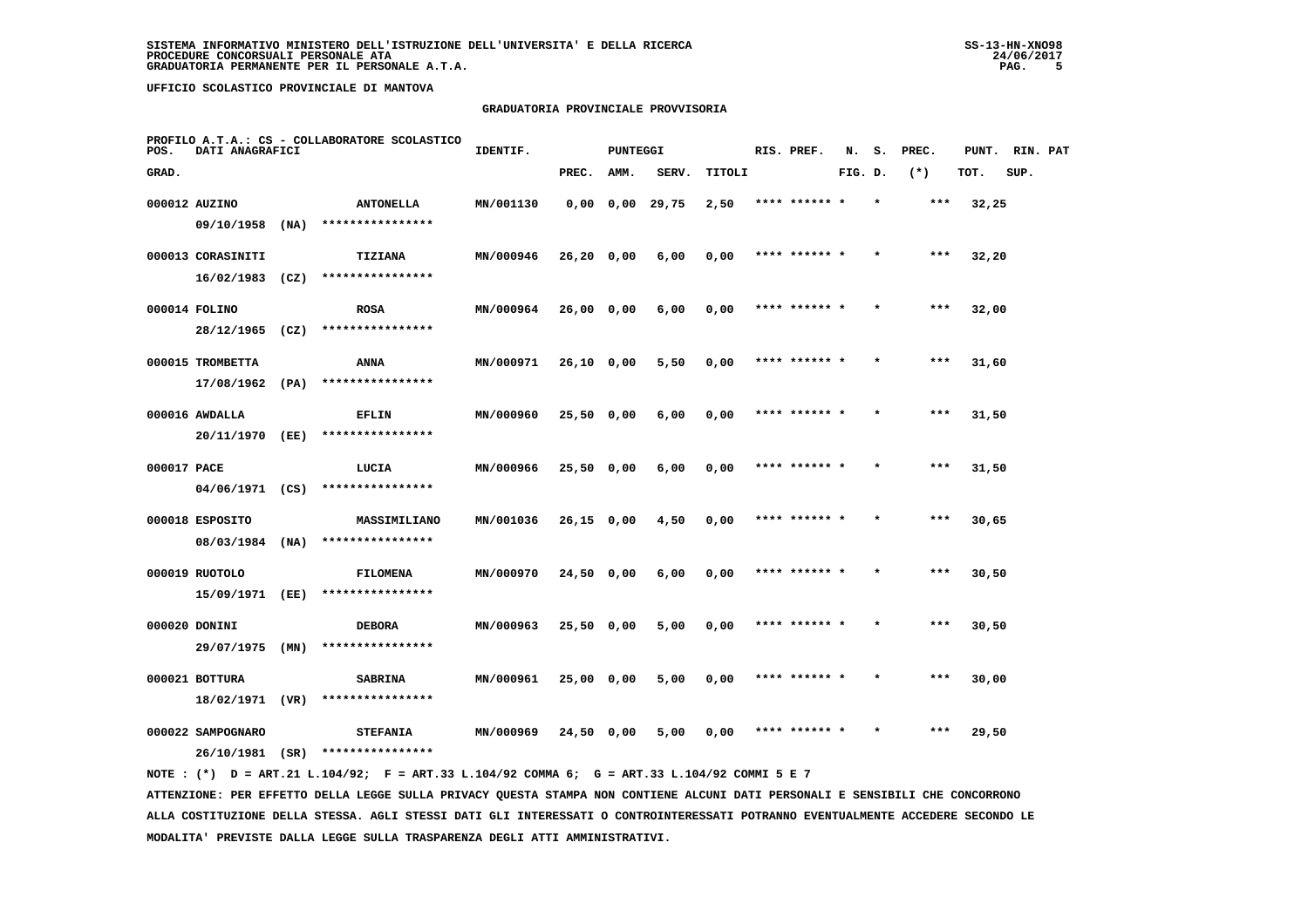## **GRADUATORIA PROVINCIALE PROVVISORIA**

| POS.         | DATI ANAGRAFICI   |      | PROFILO A.T.A.: CS - COLLABORATORE SCOLASTICO | IDENTIF.  |              | <b>PUNTEGGI</b> |       |        | RIS. PREF.    | N.      | s.      | PREC. | PUNT. | RIN. PAT |  |
|--------------|-------------------|------|-----------------------------------------------|-----------|--------------|-----------------|-------|--------|---------------|---------|---------|-------|-------|----------|--|
| GRAD.        |                   |      |                                               |           | PREC.        | AMM.            | SERV. | TITOLI |               | FIG. D. |         | $(*)$ | TOT.  | SUP.     |  |
| 000023 IEMBO |                   |      | <b>FRANCESCO</b>                              | MN/000361 | 23,60 0,00   |                 | 5,00  | 0,00   | **** ****** * |         |         | $***$ | 28,60 |          |  |
|              | 11/05/1968 (KR)   |      | ****************                              |           |              |                 |       |        |               |         |         |       |       |          |  |
|              | 000024 TRAZZI     |      | RITA                                          | MN/000879 | 24,00 0,00   |                 | 4,50  | 0,00   | **** ****** * |         |         | ***   | 28,50 |          |  |
|              | $13/12/1954$ (MN) |      | ****************                              |           |              |                 |       |        |               |         |         |       |       |          |  |
|              | 000025 MELELLI    |      | <b>ELISABETTA</b>                             | MN/001048 | 22,00 0,00   |                 | 6,00  | 0,00   | **** ****** * |         |         | $***$ | 28,00 |          |  |
|              | 07/10/1979        | (FI) | ****************                              |           |              |                 |       |        |               |         |         |       |       |          |  |
|              | 000026 NAPOLITANO |      | <b>CARMELA</b>                                | MN/001038 | 22,00 0,00   |                 | 6,00  | 0,00   | **** ****** * |         |         | ***   | 28,00 |          |  |
|              | 12/01/1975        | (EE) | ****************                              |           |              |                 |       |        |               |         |         |       |       |          |  |
|              | 000027 RAMPALSKI  |      | <b>BIANCA</b>                                 | MN/001058 | 23,50 0,00   |                 | 4,50  | 0,00   | **** ****** * |         |         | $***$ | 28,00 |          |  |
|              | 29/10/1972        | (TA) | ****************                              |           |              |                 |       |        |               |         |         |       |       |          |  |
| 000028 ROSSI |                   |      | <b>ROSANNA</b>                                | MN/001049 | 22,50 0,00   |                 | 5,00  | 0,00   | **** ****** * |         |         | $***$ | 27,50 |          |  |
|              | 03/04/1959        | (MN) | ****************                              |           |              |                 |       |        |               |         |         |       |       |          |  |
|              | 000029 CACIOPPO   |      | <b>FRANCESCO</b>                              | MN/001001 | 22,00 0,00   |                 | 5,00  | 0,00   | **** ****** * |         |         | ***   | 27,00 |          |  |
|              | 02/09/1960        | (TP) | ****************                              |           |              |                 |       |        |               |         |         |       |       |          |  |
|              | 000030 GIAFFREDA  |      | CINZIA                                        | MN/000800 | 27,00 0,00   |                 | 0,00  | 0,00   |               |         |         |       | 27,00 |          |  |
|              | 04/04/1966        | (BR) | ****************                              |           |              |                 |       |        |               |         |         |       |       |          |  |
|              | 000031 ALBERINI   |      | LINDA                                         | MN/001054 | $22,00$ 0,00 |                 | 5,00  | 0,00   | **** ****** * |         |         | ***   | 27,00 |          |  |
|              | 28/07/1960        | (MN) | ****************                              |           |              |                 |       |        |               |         |         |       |       |          |  |
| 000032 PALMA |                   |      | <b>PASQUALE</b>                               | MN/000967 | 21,65 0,00   |                 | 5,00  | 0,00   | **** ****** * |         | $\star$ | $***$ | 26,65 |          |  |
|              | 29/07/1956        | (CS) | ****************                              |           |              |                 |       |        |               |         |         |       |       |          |  |
|              | 000033 GOTTARDI   |      | <b>SABRINA</b>                                | MN/000830 | 26,50 0,00   |                 | 0,00  | 0,00   | **** ****** * |         |         | ***   | 26,50 |          |  |
|              | 17/09/1967        | (MN) | ****************                              |           |              |                 |       |        |               |         |         |       |       |          |  |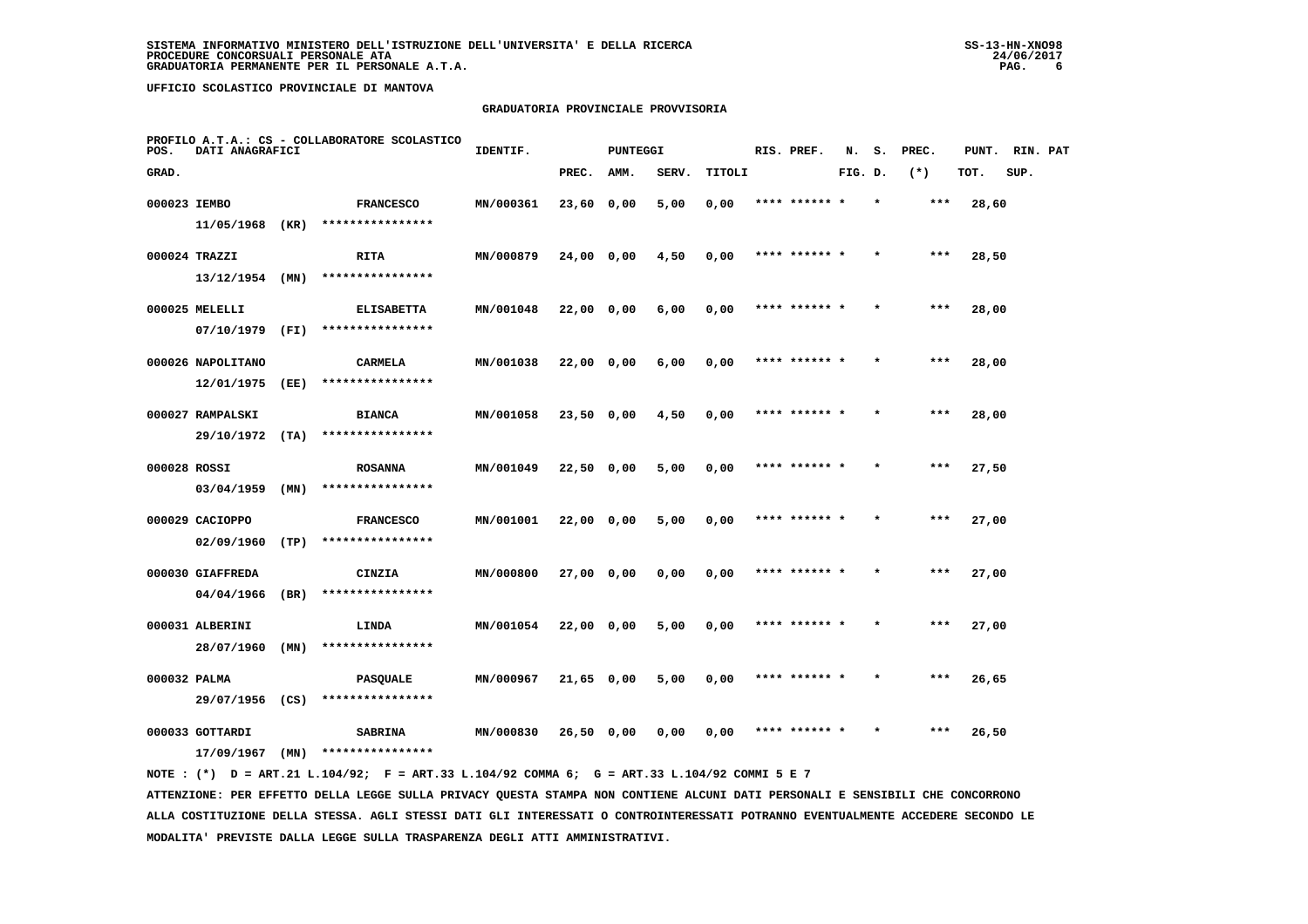## **GRADUATORIA PROVINCIALE PROVVISORIA**

| POS.  | DATI ANAGRAFICI      |      | PROFILO A.T.A.: CS - COLLABORATORE SCOLASTICO                                               | IDENTIF.  |            | <b>PUNTEGGI</b> |                       |        | RIS. PREF.    | N.      | s. | PREC. | PUNT. | RIN. PAT |  |
|-------|----------------------|------|---------------------------------------------------------------------------------------------|-----------|------------|-----------------|-----------------------|--------|---------------|---------|----|-------|-------|----------|--|
| GRAD. |                      |      |                                                                                             |           | PREC.      | AMM.            | SERV.                 | TITOLI |               | FIG. D. |    | $(*)$ | TOT.  | SUP.     |  |
|       | 000034 GIOVANNINI    |      | <b>ELISA</b>                                                                                | MN/000780 | 26,50 0,00 |                 | 0,00                  | 0,00   | **** ******   |         |    | $***$ | 26,50 |          |  |
|       | $17/06/1951$ (MN)    |      | ****************                                                                            |           |            |                 |                       |        |               |         |    |       |       |          |  |
|       | 000035 IANNONE       |      | <b>MARIA</b>                                                                                | MN/001044 | 20,00 0,00 |                 | 6,00                  | 0,00   | **** ****** * |         |    | $***$ | 26,00 |          |  |
|       | 17/09/1960 (KR)      |      | ****************                                                                            |           |            |                 |                       |        |               |         |    |       |       |          |  |
|       | 000036 BONOMO        |      | <b>CATIA</b>                                                                                | MN/001046 | 20,60 0,00 |                 | 5,00                  | 0,00   | **** ****** * |         |    | $***$ | 25,60 |          |  |
|       | 28/11/1978 (RM)      |      | ****************                                                                            |           |            |                 |                       |        |               |         |    |       |       |          |  |
|       | 000037 RANIERI       |      | <b>MARIA ROSARIA</b>                                                                        | MN/001043 | 20,50 0,00 |                 | 5,00                  | 0,00   |               |         |    |       | 25,50 |          |  |
|       | $19/06/1969$ (CZ)    |      | ****************                                                                            |           |            |                 |                       |        |               |         |    |       |       |          |  |
|       | 000038 GATTAZZO      |      | LORENZA                                                                                     | MN/001051 | 19,50 0,00 |                 | 6,00                  | 0,00   | **** ****** * |         |    | $***$ | 25,50 |          |  |
|       | $30/09/1965$ (MN)    |      | ****************                                                                            |           |            |                 |                       |        |               |         |    |       |       |          |  |
|       | 000039 AROLDI NODARI |      | <b>ARTURA</b>                                                                               | MN/000596 | 25,00 0,00 |                 | 0,00                  | 0,00   | **** ****** * |         |    | $***$ | 25,00 |          |  |
|       | 21/04/1957 (MN)      |      | ****************                                                                            |           |            |                 |                       |        |               |         |    |       |       |          |  |
|       | 000040 MASTROIANNI   |      | <b>MARIA ROSARIA</b>                                                                        | MN/001137 |            |                 | $0,00$ $0,00$ $22,80$ | 2,00   | **** ****** * |         |    | ***   | 24,80 |          |  |
|       | 18/06/1970 (EE)      |      | ****************                                                                            |           |            |                 |                       |        |               |         |    |       |       |          |  |
|       | 000041 DONADEI       |      | <b>MIRKO</b>                                                                                | MN/001045 | 20,20 0,00 |                 | 4,50                  | 0,00   | **** ****** * |         |    | ***   | 24,70 |          |  |
|       | 19/09/1978           | (LE) | ****************                                                                            |           |            |                 |                       |        |               |         |    |       |       |          |  |
|       | 000042 TRAINITO      |      | <b>ANGELA</b>                                                                               | MN/001035 | 20,00 0,00 |                 | 4,50                  | 0,00   | **** ****** * |         |    | $***$ | 24,50 |          |  |
|       | 14/05/1982           | (CL) | ****************                                                                            |           |            |                 |                       |        |               |         |    |       |       |          |  |
|       | 000043 ORSINI        |      | MARIA ANNUNZIATA MN/001042                                                                  |           | 18,50 0,00 |                 | 6,00                  | 0,00   | **** ****** * |         |    | ***   | 24,50 |          |  |
|       | 01/06/1977 (BR)      |      | ****************                                                                            |           |            |                 |                       |        |               |         |    |       |       |          |  |
|       | 000044 LAVORATO      |      | <b>CONCETTA</b>                                                                             | MN/001047 | 19,50 0,00 |                 | 5,00                  | 0,00   | **** ****** * |         |    | ***   | 24,50 |          |  |
|       |                      |      | $20/02/1960$ (VV) *****************                                                         |           |            |                 |                       |        |               |         |    |       |       |          |  |
|       |                      |      | NOTE: (*) D = ART.21 L.104/92; F = ART.33 L.104/92 COMMA 6; G = ART.33 L.104/92 COMMI 5 E 7 |           |            |                 |                       |        |               |         |    |       |       |          |  |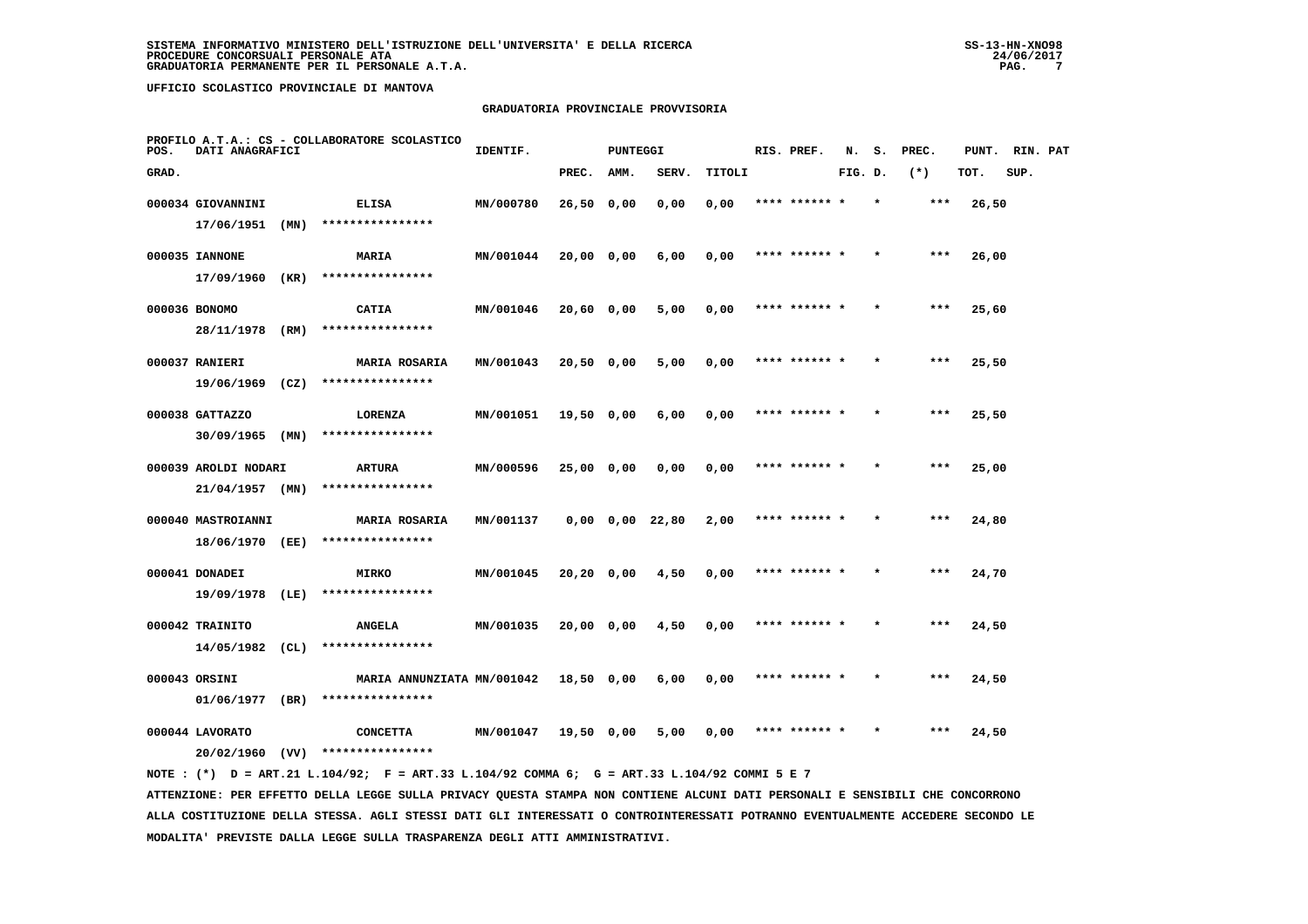## **GRADUATORIA PROVINCIALE PROVVISORIA**

| POS.        | DATI ANAGRAFICI                |      | PROFILO A.T.A.: CS - COLLABORATORE SCOLASTICO | IDENTIF.  |              | <b>PUNTEGGI</b> |                       |        | RIS. PREF.    | N.      | s. | PREC. | PUNT. | RIN. PAT |  |
|-------------|--------------------------------|------|-----------------------------------------------|-----------|--------------|-----------------|-----------------------|--------|---------------|---------|----|-------|-------|----------|--|
| GRAD.       |                                |      |                                               |           | PREC.        | AMM.            | SERV.                 | TITOLI |               | FIG. D. |    | $(*)$ | TOT.  | SUP.     |  |
|             | 000045 GALETTA                 |      | <b>GIUSEPPINA</b>                             | MN/001055 | 19,50 0,00   |                 | 4,50                  | 0,00   | **** ****** * |         |    | ***   | 24,00 |          |  |
|             | 14/09/1970                     | (MN) | ****************                              |           |              |                 |                       |        |               |         |    |       |       |          |  |
|             | 000046 REDINI                  |      | <b>ROBERTA</b>                                | MN/001039 | $19,50$ 0,00 |                 | 4,50                  | 0,00   | **** ****** * |         |    | ***   | 24,00 |          |  |
|             | $02/01/1974$ (MN)              |      | ****************                              |           |              |                 |                       |        |               |         |    |       |       |          |  |
|             | 000047 GAVIOLI                 |      | LORELLA                                       | MN/001040 | 19,50 0,00   |                 | 4,50                  | 0,00   | **** ****** * |         |    | $***$ | 24,00 |          |  |
|             | 27/02/1959                     | (FE) | ****************                              |           |              |                 |                       |        |               |         |    |       |       |          |  |
|             | 000048 PORTIOLI                |      | VILMA                                         | MN/001113 | 19,40 0,00   |                 | 4,50                  | 0,00   | **** ****** * |         |    | ***   | 23,90 |          |  |
|             | 05/10/1961                     | (MN) | ****************                              |           |              |                 |                       |        |               |         |    |       |       |          |  |
|             | 000049 GRIGIONI                |      | <b>LOREDANA</b>                               | MN/000113 | $23,80$ 0,00 |                 | 0,00                  | 0,00   | **** ****** * |         |    | $***$ | 23,80 |          |  |
|             | 20/03/1954                     | (MN) | ****************                              |           |              |                 |                       |        |               |         |    |       |       |          |  |
|             | 000050 GHIRARDI                |      | ANNAMARIA                                     | MN/001103 | 18,50 0,00   |                 | 5,00                  | 0,00   | **** ****** * |         |    | $***$ | 23,50 |          |  |
|             | 07/01/1967                     | (MN) | ****************                              |           |              |                 |                       |        |               |         |    |       |       |          |  |
|             | 000051 CALETTI                 |      | <b>ANNARITA</b><br>****************           | MN/001081 | 18,00 0,00   |                 | 5,00                  | 0,00   | **** ****** * |         |    | $***$ | 23,00 |          |  |
|             | 30/10/1968                     | (MN) |                                               |           |              |                 |                       |        |               |         |    |       |       |          |  |
|             | 000052 SARTOR<br>21/07/1962    | (TO) | FABRIZIO<br>****************                  | MN/000664 | $22,90$ 0,00 |                 | 0,00                  | 0,00   | **** ****** * |         |    | ***   | 22,90 |          |  |
|             |                                |      |                                               |           |              |                 |                       |        |               |         |    |       |       |          |  |
|             | 000053 SUGAROTTI<br>23/08/1966 | (MN) | MARIALUISA<br>****************                | MN/001112 | 17,50 0,00   |                 | 5,00                  | 0,00   | **** ****** * |         |    | $***$ | 22,50 |          |  |
|             |                                |      |                                               |           |              |                 |                       |        |               |         |    |       |       |          |  |
| 000054 MUTO | 09/08/1960                     | (KR) | <b>FRANCESCO</b><br>****************          | MN/000622 | 19,00 0,00   |                 | 3,50                  | 0,00   | **** ****** * |         |    | ***   | 22,50 |          |  |
|             |                                |      |                                               |           |              |                 |                       |        |               |         |    |       |       |          |  |
|             | 000055 MOZZANICA               |      | CLAUDIO<br>****************                   | MN/001117 |              |                 | $0,00$ $0,00$ $20,50$ | 2,00   |               |         |    | ***   | 22,50 |          |  |
|             | 27/02/1959                     | (MN) |                                               |           |              |                 |                       |        |               |         |    |       |       |          |  |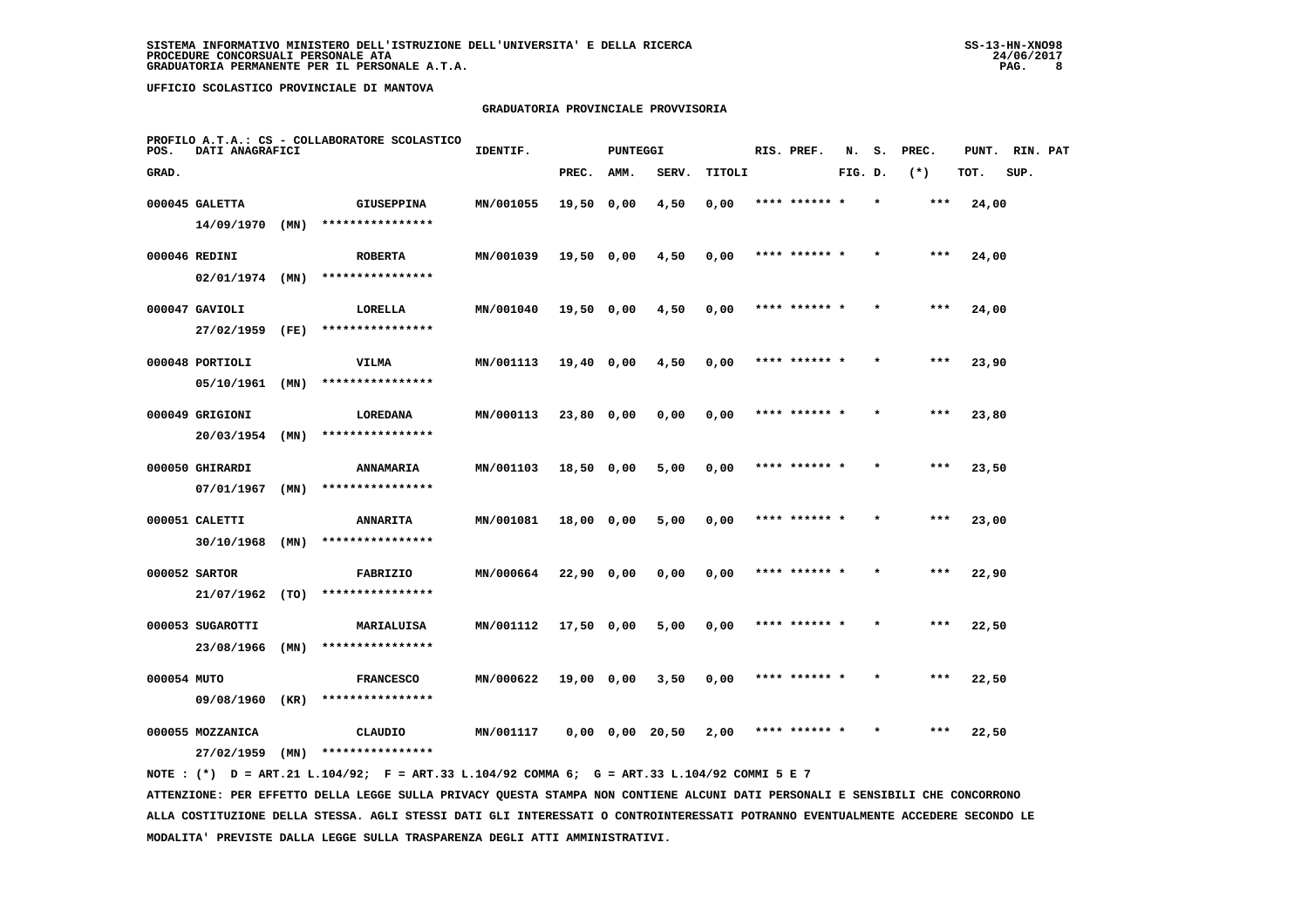## **GRADUATORIA PROVINCIALE PROVVISORIA**

| POS.  | DATI ANAGRAFICI                      |      | PROFILO A.T.A.: CS - COLLABORATORE SCOLASTICO | IDENTIF.  |              | <b>PUNTEGGI</b> |       |        | RIS. PREF.    | N.      | s.      | PREC. | PUNT. | RIN. PAT |  |
|-------|--------------------------------------|------|-----------------------------------------------|-----------|--------------|-----------------|-------|--------|---------------|---------|---------|-------|-------|----------|--|
| GRAD. |                                      |      |                                               |           | PREC.        | AMM.            | SERV. | TITOLI |               | FIG. D. |         | $(*)$ | TOT.  | SUP.     |  |
|       | 000056 PATAFFIO                      |      | ISABELLA                                      | MN/001024 | 22,20 0,00   |                 | 0,00  | 0,00   | **** ****** * |         |         | ***   | 22,20 |          |  |
|       | 14/05/1955                           | (RC) | ****************                              |           |              |                 |       |        |               |         |         |       |       |          |  |
|       | 000057 VENTRICE                      |      | <b>ANGELA</b>                                 | MN/001037 | 17,50 0,00   |                 | 4,50  | 0,00   | **** ******   |         |         | ***   | 22,00 |          |  |
|       | 24/02/1986 (RC)                      |      | ****************                              |           |              |                 |       |        |               |         |         |       |       |          |  |
|       | 000058 RAIOLA                        |      | VINCENZA                                      | MN/001095 | 17,00 0,00   |                 | 5,00  | 0,00   | **** ****** * |         |         | $***$ | 22,00 |          |  |
|       | 27/04/1965                           | (NA) | ****************                              |           |              |                 |       |        |               |         |         |       |       |          |  |
|       | 000059 VICENZI                       |      | SARA                                          | MN/001094 | 17,50 0,00   |                 | 4,50  | 0,00   | **** ****** * |         | $\star$ | $***$ | 22,00 |          |  |
|       | 13/11/1984                           | (MO) | ****************                              |           |              |                 |       |        |               |         |         |       |       |          |  |
|       | 000060 POLIDORO                      |      | ORIANA                                        | MN/001056 | $15,60$ 0,00 |                 | 6,00  | 0,00   | **** ****** * |         |         | $***$ | 21,60 |          |  |
|       | $06/11/1983$ (LT)                    |      | ****************                              |           |              |                 |       |        |               |         |         |       |       |          |  |
|       | 000061 DI LEO                        |      | <b>MARIA ROSARIA</b>                          | MN/001079 | 16,50 0,00   |                 | 5,00  | 0,00   | **** ****** * |         |         | ***   | 21,50 |          |  |
|       | 28/04/1959 (VV)                      |      | ****************                              |           |              |                 |       |        |               |         |         |       |       |          |  |
|       | 000062 TURINA<br>$02/02/1956$ (MN)   |      | <b>AMELIA</b><br>****************             | MN/001104 | 16,50 0,00   |                 | 4,50  | 0,00   | **** ****** * |         |         | $***$ | 21,00 |          |  |
|       |                                      |      |                                               |           |              |                 |       |        |               |         |         |       |       |          |  |
|       | 000063 MANNIRA'<br>$14/10/1979$ (TP) |      | LETIZIA SABRINA MN/001028<br>**************** |           | 20,55 0,00   |                 | 0,00  | 0,00   | **** ****** * |         |         | ***   | 20,55 |          |  |
|       |                                      |      |                                               |           |              |                 |       |        |               |         |         |       |       |          |  |
|       | 000064 RAGANATO<br>21/09/1973 (LE)   |      | <b>NOEMI</b><br>****************              | MN/001091 | $15,50$ 0,00 |                 | 5,00  | 0,00   | **** ******   |         |         | ***   | 20,50 |          |  |
|       |                                      |      |                                               |           |              |                 |       |        | **** ****** * |         |         | ***   |       |          |  |
|       | 000065 MANOCCHIO<br>30/08/1970       | (EE) | MARIA LUISA<br>****************               | MN/001105 | 15,00 0,00   |                 | 5,00  | 0,00   |               |         |         |       | 20,00 |          |  |
|       | 000066 BOCCOLA                       |      | SILVIA                                        | MN/001078 | 15,00 0,00   |                 | 5,00  | 0,00   | **** ****** * |         | $\star$ | ***   | 20,00 |          |  |
|       | 01/08/1977                           | (VR) | ****************                              |           |              |                 |       |        |               |         |         |       |       |          |  |
|       |                                      |      |                                               |           |              |                 |       |        |               |         |         |       |       |          |  |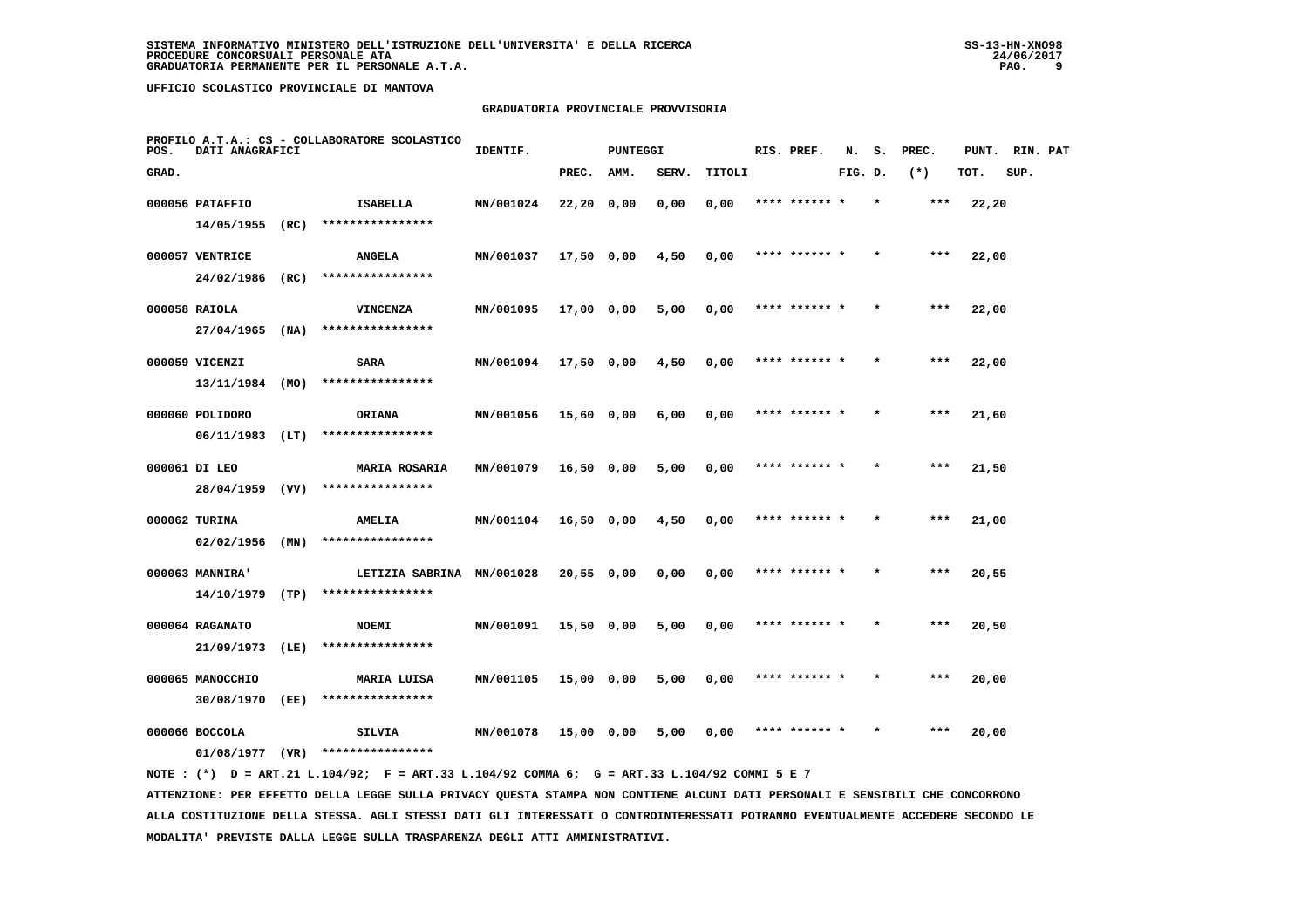## **GRADUATORIA PROVINCIALE PROVVISORIA**

| POS.         | DATI ANAGRAFICI    |      | PROFILO A.T.A.: CS - COLLABORATORE SCOLASTICO | IDENTIF.  |              | <b>PUNTEGGI</b> |                       |        | RIS. PREF.    | N.      | s. | PREC. | PUNT. | RIN. PAT |  |
|--------------|--------------------|------|-----------------------------------------------|-----------|--------------|-----------------|-----------------------|--------|---------------|---------|----|-------|-------|----------|--|
| GRAD.        |                    |      |                                               |           | PREC.        | AMM.            | SERV.                 | TITOLI |               | FIG. D. |    | $(*)$ | TOT.  | SUP.     |  |
|              | 000067 MAZZOLA     |      | <b>MANUELA</b>                                | MN/001088 | 15,00 0,00   |                 | 5,00                  | 0,00   | **** ****** * |         |    | ***   | 20,00 |          |  |
|              | 27/06/1963         | (MN) | ****************                              |           |              |                 |                       |        |               |         |    |       |       |          |  |
| 000068 SIRNA |                    |      | <b>CONCETTA</b>                               | MN/000295 | 19,55 0,00   |                 | 0,00                  | 0,00   | **** ****** * |         |    | $***$ | 19,55 |          |  |
|              | 28/01/1953 (SR)    |      | ****************                              |           |              |                 |                       |        |               |         |    |       |       |          |  |
|              | 000069 SPANO'      |      | <b>SANDRO</b>                                 | MN/001060 | 19,02 0,00   |                 | 0,00                  | 0,00   | **** ****** * |         |    | $***$ | 19,02 |          |  |
|              | 31/05/1965         | (ME) | ****************                              |           |              |                 |                       |        |               |         |    |       |       |          |  |
|              | 000070 SCAMPUDDU   |      | GIULIANA                                      | MN/001107 | 14,00 0,00   |                 | 5,00                  | 0,00   | **** ****** * |         |    | ***   | 19,00 |          |  |
|              | $06/03/1974$ (SS)  |      | ****************                              |           |              |                 |                       |        |               |         |    |       |       |          |  |
|              | 000071 DEL GIUDICE |      | <b>ANTONELLA</b>                              | MN/001126 |              |                 | $0,00$ $0,00$ $15,50$ | 3,50   | **** ****** * |         |    | $***$ | 19,00 |          |  |
|              | $14/04/1993$ (SA)  |      | ****************                              |           |              |                 |                       |        |               |         |    |       |       |          |  |
| 000072 TARHY |                    |      | <b>FATIHA</b>                                 | MN/001092 | 14,50 0,00   |                 | 4,50                  | 0,00   | **** ****** * |         |    | ***   | 19,00 |          |  |
|              | 14/12/1959         | (EE) | ****************                              |           |              |                 |                       |        |               |         |    |       |       |          |  |
|              | 000073 ZINGALES    |      | <b>SERGIO</b>                                 | MN/001041 | 18,84 0,00   |                 | 0,00                  | 0,00   | **** ****** * |         |    | $***$ | 18,84 |          |  |
|              | 10/12/1965         | (ME) | ****************                              |           |              |                 |                       |        |               |         |    |       |       |          |  |
|              | 000074 TRESSINO    |      | <b>MARIA TERESA</b>                           | MN/001097 | 14,00 0,00   |                 | 4,50                  | 0,00   | **** ******   |         |    | ***   | 18,50 |          |  |
|              | 16/09/1959         | (VR) | ****************                              |           |              |                 |                       |        |               |         |    |       |       |          |  |
|              | 000075 FINESSO     |      | <b>CLAUDIA</b>                                | MN/000110 | $18,50$ 0,00 |                 | 0,00                  | 0,00   | **** ****** * |         |    | $***$ | 18,50 |          |  |
|              | 11/04/1959         | (MN) | ****************                              |           |              |                 |                       |        |               |         |    |       |       |          |  |
|              | 000076 SIGNORINI   |      | LIDIA                                         | MN/001098 | 14,00 0,00   |                 | 4,50                  | 0,00   | **** ****** * |         |    | ***   | 18,50 |          |  |
|              | 07/07/1971         | (MN) | ****************                              |           |              |                 |                       |        |               |         |    |       |       |          |  |
|              | 000077 AUSIELLO    |      | IMMACOLATA                                    | MN/001129 |              |                 | $0,00$ $0,00$ $15,45$ | 3,00   | **** ****** * |         |    | ***   | 18,45 |          |  |
|              | 24/08/1975         | (NA) | ****************                              |           |              |                 |                       |        |               |         |    |       |       |          |  |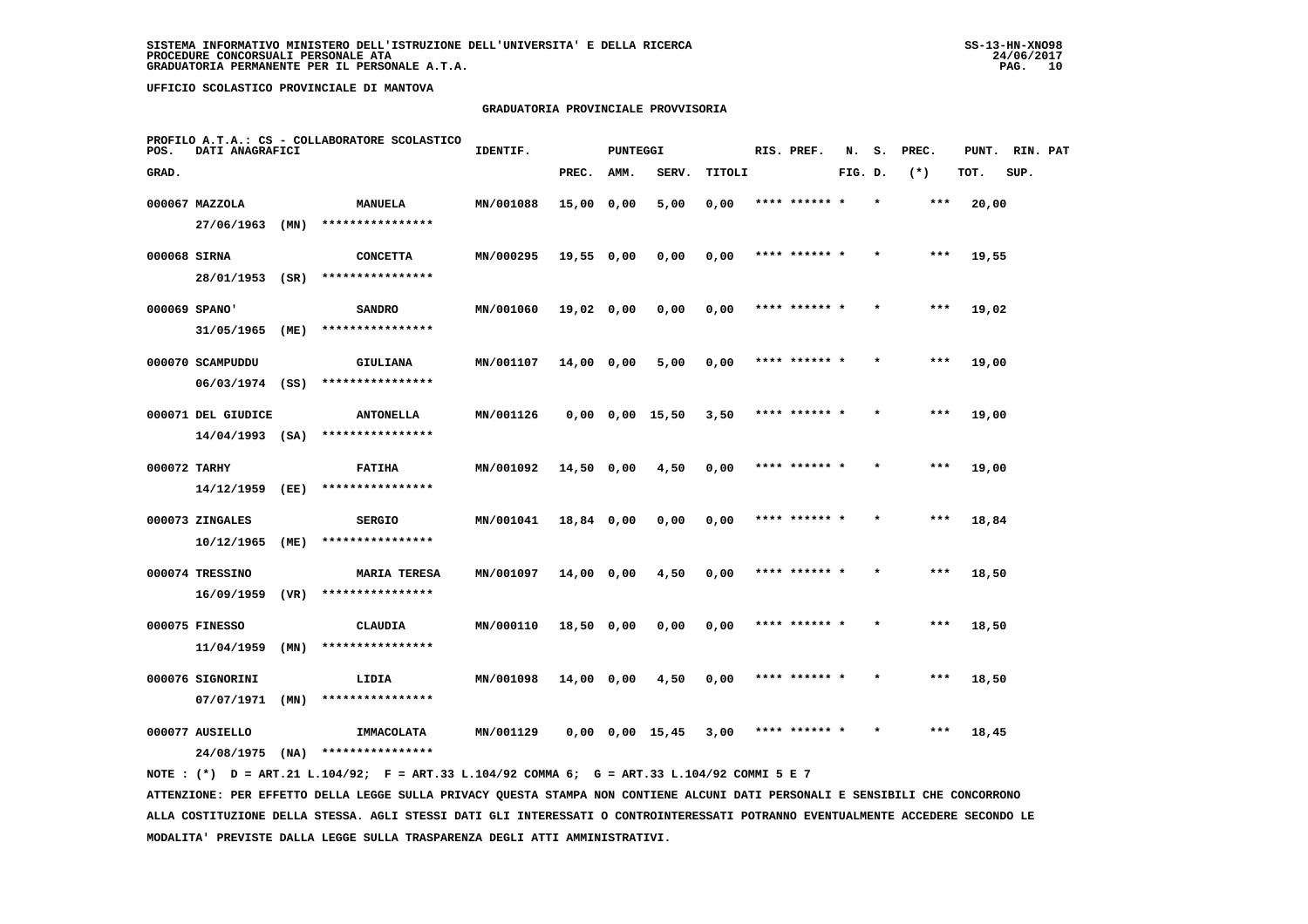## **GRADUATORIA PROVINCIALE PROVVISORIA**

| POS.         | DATI ANAGRAFICI                         |      | PROFILO A.T.A.: CS - COLLABORATORE SCOLASTICO | IDENTIF.  |              | <b>PUNTEGGI</b> |                       |        | RIS. PREF.    | N.      | s.      | PREC. | PUNT. | RIN. PAT |  |
|--------------|-----------------------------------------|------|-----------------------------------------------|-----------|--------------|-----------------|-----------------------|--------|---------------|---------|---------|-------|-------|----------|--|
| GRAD.        |                                         |      |                                               |           | PREC.        | AMM.            | SERV.                 | TITOLI |               | FIG. D. |         | $(*)$ | TOT.  | SUP.     |  |
|              | 000078 STIZZOLI                         |      | <b>FABIOLA</b>                                | MN/001061 | 13,60 0,00   |                 | 4,50                  | 0,00   | **** ****** * |         | $\star$ | ***   | 18,10 |          |  |
|              | 12/07/1961 (VR)                         |      | ****************                              |           |              |                 |                       |        |               |         |         |       |       |          |  |
|              | 000079 RIGGIO                           |      | <b>CATERINA</b>                               | MN/001124 |              |                 | $0,00$ $0,00$ $15,50$ | 2,00   | **** ****** * |         |         | ***   | 17,50 |          |  |
|              | 28/08/1972 (TP)                         |      | ****************                              |           |              |                 |                       |        |               |         |         |       |       |          |  |
|              | 000080 GARGIULO                         |      | <b>CONCETTA</b>                               | MN/001138 |              |                 | $0,00$ $0,00$ $15,50$ | 2,00   | **** ****** * |         |         | $***$ | 17,50 |          |  |
|              | 17/04/1974                              | (NA) | ****************                              |           |              |                 |                       |        |               |         |         |       |       |          |  |
|              | 000081 CALANDRINO                       |      | FILIPPA FARA                                  | MN/001031 | $15,96$ 0,00 |                 | 1,50                  | 0,00   | **** ****** * |         |         | $***$ | 17,46 |          |  |
|              | 22/09/1969                              | (TP) | ****************                              |           |              |                 |                       |        |               |         |         |       |       |          |  |
| 000082 ALEO  |                                         |      | <b>FRANCESCA</b>                              | MN/000903 | $17,33$ 0,00 |                 | 0,00                  | 0,00   | **** ****** * |         |         | ***   | 17,33 |          |  |
|              | $10/10/1963$ (TP)                       |      | ****************                              |           |              |                 |                       |        |               |         |         |       |       |          |  |
| 000083 ROMEO |                                         |      | <b>ELIANA</b>                                 | MN/001142 |              |                 | $0,00$ $0,00$ $14,50$ | 2,50   | **** ****** * |         |         | $***$ | 17,00 |          |  |
|              | 13/09/1981 (RC)                         |      | ****************                              |           |              |                 |                       |        |               |         |         |       |       |          |  |
|              | 000084 DEL GIUDICE<br>$20/11/1987$ (NA) |      | <b>ALFONSO</b><br>****************            | MN/000962 | $16,82$ 0,00 |                 | 0,00                  | 0,00   | **** ******   |         |         | $***$ | 16,82 |          |  |
|              |                                         |      |                                               |           |              |                 |                       |        |               |         |         |       |       |          |  |
| 000085 VELLA | 27/05/1959 (SR)                         |      | <b>GIUSEPPA</b><br>****************           | MN/001115 | $16,60$ 0,00 |                 | 0,00                  | 0,00   | **** ****** * |         |         | $***$ | 16,60 |          |  |
|              |                                         |      |                                               |           |              |                 |                       |        |               |         |         |       |       |          |  |
|              | 000086 CANNIZZARO<br>21/07/1970         | (EE) | <b>ASSUNTA</b><br>****************            | MN/001143 |              |                 | $0,00$ $0,00$ $14,50$ | 2,00   | **** ****** * |         |         | $***$ | 16,50 |          |  |
|              |                                         |      |                                               |           |              |                 |                       |        |               |         |         |       |       |          |  |
|              | 000087 PALUMBO<br>20/01/1976            | (MA) | <b>ELEONORA</b><br>****************           | MN/001139 |              |                 | $0,00$ $0,00$ $12,80$ | 3,50   | **** ****** * |         |         | $***$ | 16,30 |          |  |
|              | 000088 GUALTIERI                        |      |                                               | MN/001131 |              |                 |                       | 3,50   | **** ****** * |         |         | $***$ |       |          |  |
|              |                                         |      | TERESA<br>****************                    |           |              |                 | $0,00$ $0,00$ $12,50$ |        |               |         |         |       | 16,00 |          |  |
|              | 27/01/1977                              | (KR) |                                               |           |              |                 |                       |        |               |         |         |       |       |          |  |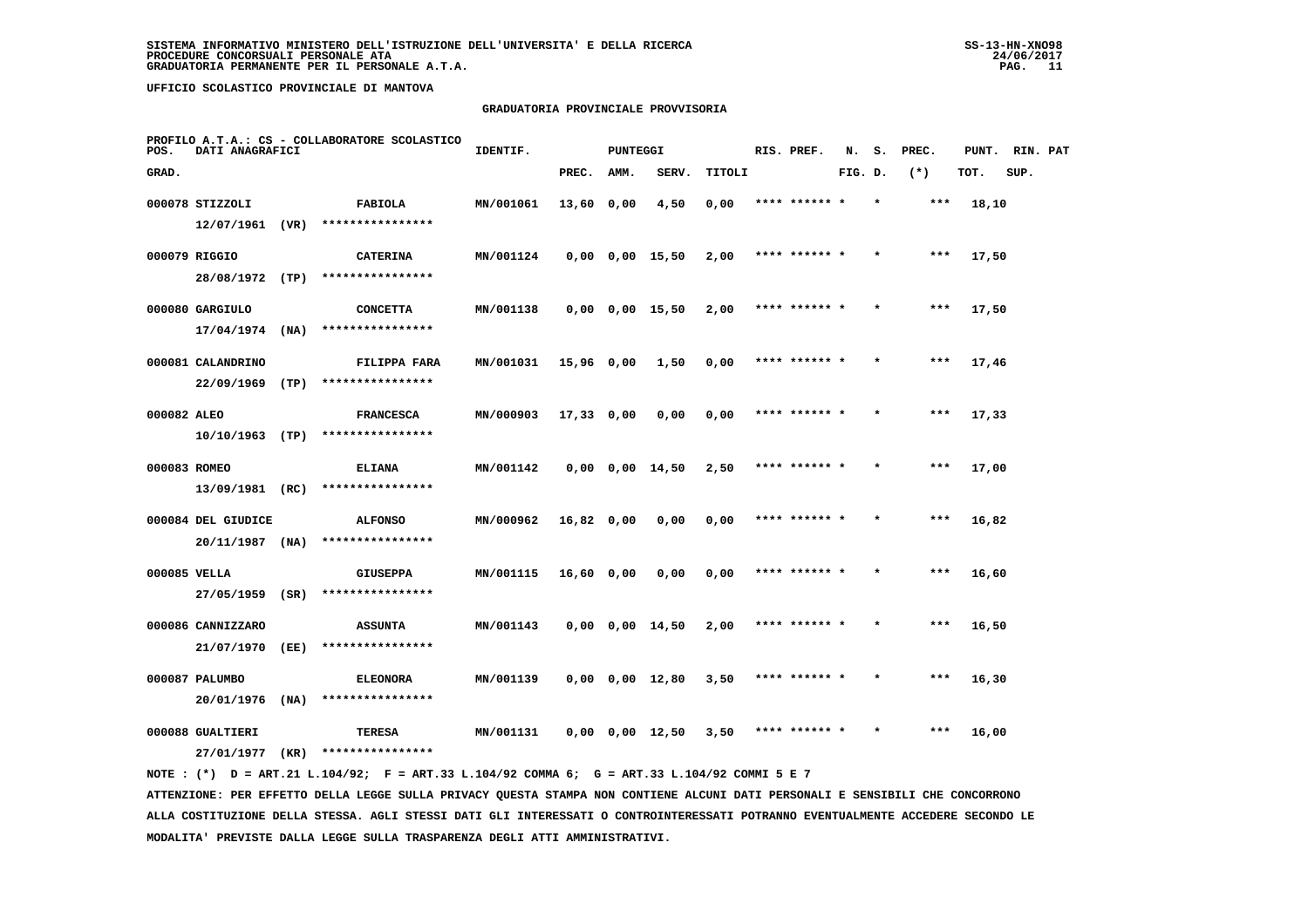## **GRADUATORIA PROVINCIALE PROVVISORIA**

| POS.  | DATI ANAGRAFICI    |      | PROFILO A.T.A.: CS - COLLABORATORE SCOLASTICO | IDENTIF.  |              | <b>PUNTEGGI</b> |                       |        | RIS. PREF.    | N.      | s.      | PREC. | PUNT. | RIN. PAT |  |
|-------|--------------------|------|-----------------------------------------------|-----------|--------------|-----------------|-----------------------|--------|---------------|---------|---------|-------|-------|----------|--|
| GRAD. |                    |      |                                               |           | PREC.        | AMM.            | SERV.                 | TITOLI |               | FIG. D. |         | $(*)$ | TOT.  | SUP.     |  |
|       | 000089 VEROLLA     |      | ANNA DESIREE                                  | MN/001122 |              |                 | $0,00$ $0,00$ $14,00$ | 2,00   | **** ****** * |         | $\star$ | ***   | 16,00 |          |  |
|       | 25/04/1976 (CE)    |      | ****************                              |           |              |                 |                       |        |               |         |         |       |       |          |  |
|       | 000090 MALGIOGLIO  |      | <b>CONCETTA</b>                               | MN/001123 |              |                 | $0,00$ $0,00$ $14,00$ | 2,00   | **** ****** * |         |         | $***$ | 16,00 |          |  |
|       | 15/02/1974         | (CT) | ****************                              |           |              |                 |                       |        |               |         |         |       |       |          |  |
|       | 000091 GUALTIERI   |      | LORELLA                                       | MN/001132 |              |                 | $0,00$ $0,00$ $14,00$ | 2,00   | **** ****** * |         |         | $***$ | 16,00 |          |  |
|       | 17/02/1963         | (MN) | ****************                              |           |              |                 |                       |        |               |         |         |       |       |          |  |
|       | 000092 VARINI      |      | <b>SONIA</b>                                  | MN/001136 |              |                 | $0,00$ $0,00$ $13,00$ | 3,00   | **** ****** * |         |         | ***   | 16,00 |          |  |
|       | 23/05/1985         | (MN) | ****************                              |           |              |                 |                       |        |               |         |         |       |       |          |  |
|       | 000093 FERRARI     |      | <b>MARTINA</b>                                | MN/001093 | $11,45$ 0,00 |                 | 4,50                  | 0,00   | **** ****** * |         |         | $***$ | 15,95 |          |  |
|       | 03/10/1986         | (MN) | ****************                              |           |              |                 |                       |        |               |         |         |       |       |          |  |
|       | 000094 ZAFFANELLA  |      | <b>SANDRA</b>                                 | MN/000461 | 15,94 0,00   |                 | 0,00                  | 0,00   | **** ****** * |         |         | ***   | 15,94 |          |  |
|       | 16/09/1965         | (MN) | ****************                              |           |              |                 |                       |        |               |         |         |       |       |          |  |
|       | 000095 ANGELILLIS  |      | <b>DEBORA</b>                                 | MN/001125 |              |                 | $0,00$ $0,00$ $12,00$ | 3,50   | **** ****** * |         |         | $***$ | 15,50 |          |  |
|       | 03/07/1971         | (FG) | ****************                              |           |              |                 |                       |        |               |         |         |       |       |          |  |
|       | 000096 BOZZOLINI   |      | ANNA MARIA                                    | MN/001127 |              |                 | $0,00$ $0,00$ $13,50$ | 2,00   |               |         |         | $***$ | 15,50 |          |  |
|       | 02/02/1964         | (MN) | ****************                              |           |              |                 |                       |        |               |         |         |       |       |          |  |
|       | 000097 CASTELLETTI |      | ANNA                                          | MN/001119 |              |                 | $0,00$ $0,00$ $13,00$ | 2,00   | **** ****** * |         |         | $***$ | 15,00 |          |  |
|       | 18/10/1968         | (MN) | ****************                              |           |              |                 |                       |        |               |         |         |       |       |          |  |
|       | 000098 MORREALE    |      | <b>FABIO</b>                                  | MN/000912 | 14,66 0,00   |                 | 0,00                  | 0,00   | **** ****** * |         | $\star$ | ***   | 14,66 |          |  |
|       | 23/06/1979         | (CL) | ****************                              |           |              |                 |                       |        |               |         |         |       |       |          |  |
|       | 000099 PRATICO'    |      | <b>DANIELA</b>                                | MN/000691 | 14,60 0,00   |                 | 0,00                  | 0,00   | **** ****** * |         |         | ***   | 14,60 |          |  |
|       | 22/03/1977         | (RC) | ****************                              |           |              |                 |                       |        |               |         |         |       |       |          |  |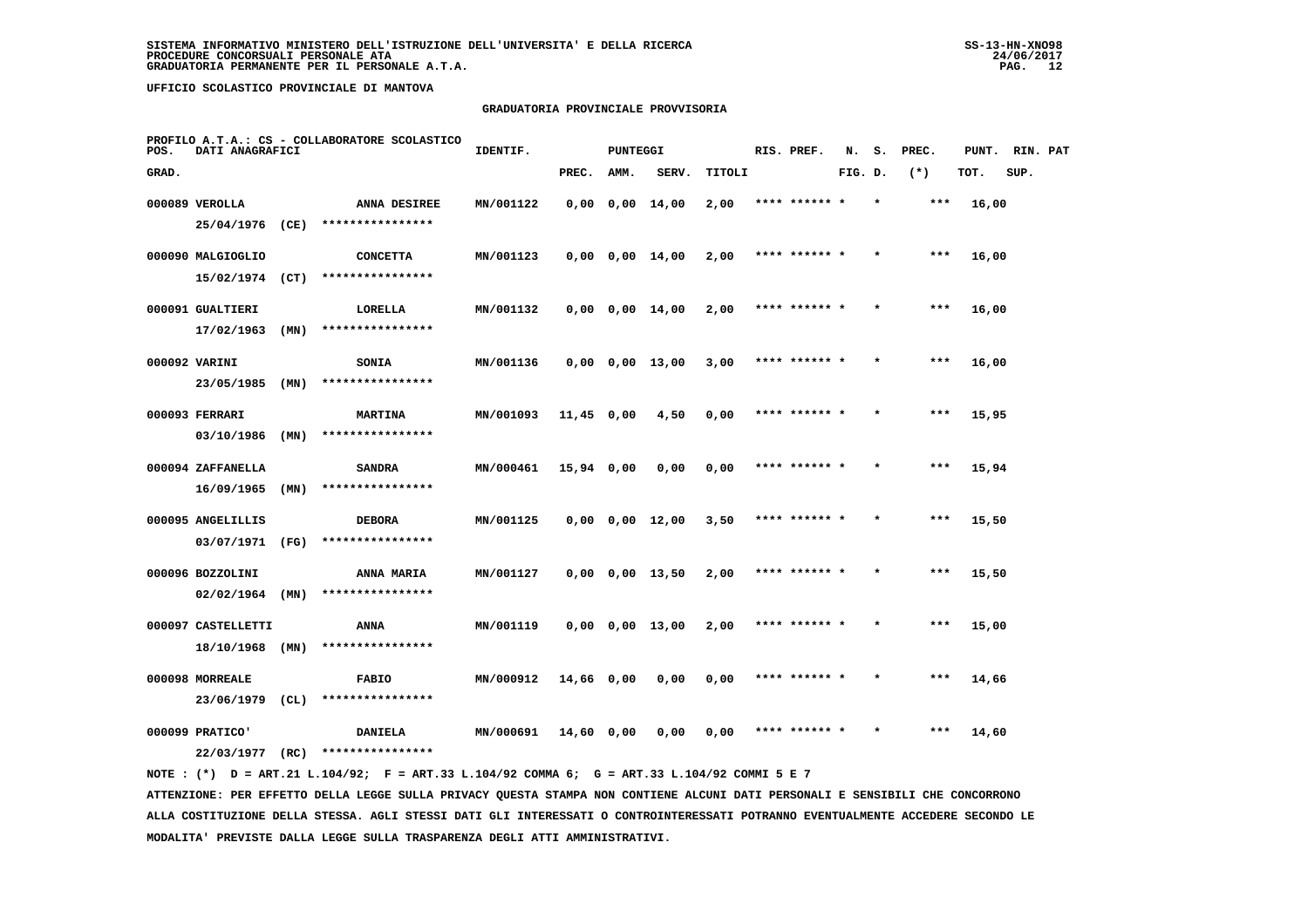## **GRADUATORIA PROVINCIALE PROVVISORIA**

| PROFILO A.T.A.: CS - COLLABORATORE SCOLASTICO<br>POS.<br>DATI ANAGRAFICI |                    |      |                   | IDENTIF.<br><b>PUNTEGGI</b> |              |           | RIS. PREF. | N.     | s.            | PREC.   | PUNT.   | RIN. PAT |       |      |  |
|--------------------------------------------------------------------------|--------------------|------|-------------------|-----------------------------|--------------|-----------|------------|--------|---------------|---------|---------|----------|-------|------|--|
| GRAD.                                                                    |                    |      |                   |                             | PREC.        | AMM.      | SERV.      | TITOLI |               | FIG. D. |         | $(*)$    | TOT.  | SUP. |  |
|                                                                          | 000100 MENEGHETTI  |      | MANUELA           | MN/000856                   | 14,50 0,00   |           | 0,00       | 0,00   | **** ****** * |         | $\star$ | $***$    | 14,50 |      |  |
|                                                                          | 20/01/1968         | (CR) | ****************  |                             |              |           |            |        |               |         |         |          |       |      |  |
|                                                                          | 000101 CHIAVEGATTI |      | LUISA             | MN/000908                   | $14,30$ 0,00 |           | 0,00       | 0,00   | **** ****** * |         |         | ***      | 14,30 |      |  |
|                                                                          | $17/01/1975$ (MN)  |      | ****************  |                             |              |           |            |        |               |         |         |          |       |      |  |
| 000102 DENTI                                                             |                    |      | MARILENA          | MN/000752                   | $13,50$ 0,00 |           | 0,00       | 0,00   | **** ****** * |         |         | $***$    | 13,50 |      |  |
|                                                                          | 27/12/1972 (CR)    |      | ****************  |                             |              |           |            |        |               |         |         |          |       |      |  |
|                                                                          | 000103 MANNETTA    |      | <b>VINCENZO</b>   | MN/001110                   | $13,45$ 0,00 |           | 0,00       | 0,00   | **** ****** * |         |         | $***$    | 13,45 |      |  |
|                                                                          | 24/03/1987         | (SA) | ****************  |                             |              |           |            |        |               |         |         |          |       |      |  |
|                                                                          | 000104 BRIGANTE    |      | <b>ANNUNZIATA</b> | MN/000883                   | $12,95$ 0,00 |           | 0,00       | 0,00   | **** ****** * |         |         | $***$    | 12,95 |      |  |
|                                                                          | $15/01/1974$ (TA)  |      | ****************  |                             |              |           |            |        |               |         |         |          |       |      |  |
|                                                                          | 000105 PETALE      |      | <b>ANTONELLA</b>  | MN/001141                   |              | 0,0000,00 | 9,45       | 3,50   | **** ****** * |         |         | ***      | 12,95 |      |  |
|                                                                          | 30/08/1988 (CS)    |      | ****************  |                             |              |           |            |        |               |         |         |          |       |      |  |
|                                                                          | 000106 MAZZOLA     |      | ELENA             | MN/000762                   | 12,80 0,00   |           | 0,00       | 0,00   | **** ******   |         |         | ***      | 12,80 |      |  |
|                                                                          | $14/03/1965$ (MN)  |      | ****************  |                             |              |           |            |        |               |         |         |          |       |      |  |
|                                                                          | 000107 ORRICO      |      | <b>FRANCESCO</b>  | MN/000950                   | 12,60 0,00   |           | 0,00       | 0,00   | **** ****** * |         |         | $***$    | 12,60 |      |  |
|                                                                          | 12/06/1969         | (CS) | ****************  |                             |              |           |            |        |               |         |         |          |       |      |  |
|                                                                          | 000108 GIUGLIANO   |      | GIUSEPPE          | MN/001106                   | $12,55$ 0,00 |           | 0,00       | 0,00   | **** ****** * |         | $\star$ | $***$    | 12,55 |      |  |
|                                                                          | 14/06/1979         | (CE) | ****************  |                             |              |           |            |        |               |         |         |          |       |      |  |
| 000109 COSTA                                                             |                    |      | <b>SALVATORE</b>  | MN/000947                   | 11,85 0,00   |           | 0,00       | 0,00   | **** ****** * |         |         | ***      | 11,85 |      |  |
|                                                                          | 29/06/1972         | (ME) | ****************  |                             |              |           |            |        |               |         |         |          |       |      |  |
|                                                                          | 000110 LASTRUCCI   |      | <b>STEFANO</b>    | <b>MN/000854</b>            | 11,80 0,00   |           | 0.00       | 0.00   | **** ****** * |         |         | $***$    | 11,80 |      |  |
|                                                                          | 18/11/1986         | (FI) | ****************  |                             |              |           |            |        |               |         |         |          |       |      |  |